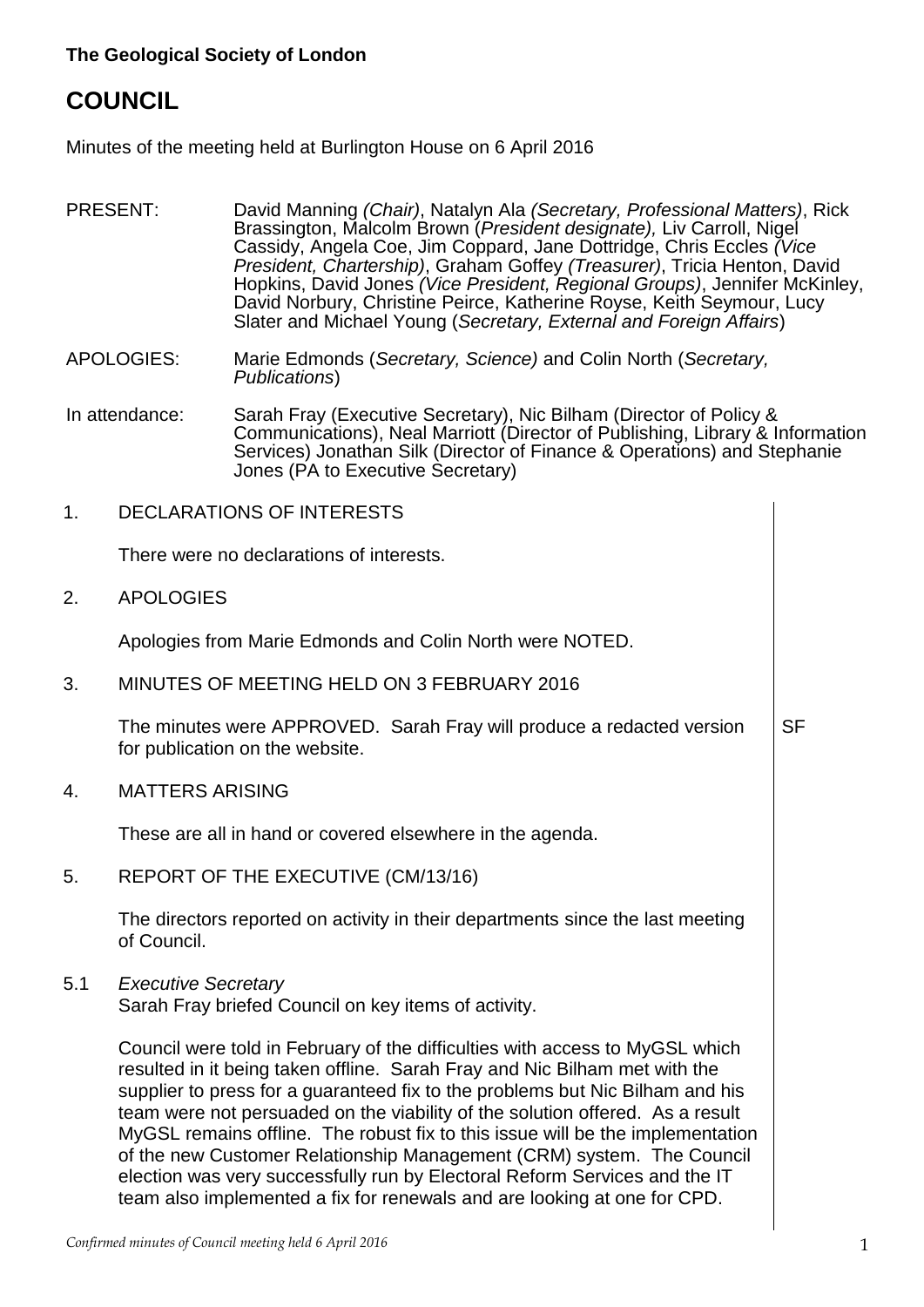|     | Sarah Fray reported to Council on the Arbitration concerning the Burlington<br>House lease.                                                                                                                                                                                                                                                                                                                                                                                                                                                                                          |            |
|-----|--------------------------------------------------------------------------------------------------------------------------------------------------------------------------------------------------------------------------------------------------------------------------------------------------------------------------------------------------------------------------------------------------------------------------------------------------------------------------------------------------------------------------------------------------------------------------------------|------------|
|     | It is unlikely that the approval required by Council for the expenditure on the<br>CRM project will tie in with a Council meeting. Council AGREED that an<br>electronic vote is acceptable with a majority of 15 out of 23.                                                                                                                                                                                                                                                                                                                                                          | <b>JZS</b> |
|     | Principal activities prior to the next Council meeting will be:- the selection and<br>appointment of the CRM supplier; planning for the 'Academics Conference' in<br>May; further development of the 10-year Strategy; and the commencement of<br>a full review of staff remuneration, retention and incentivisation.                                                                                                                                                                                                                                                                |            |
| 5.2 | Director of Finance & Operations<br>In addition to the regular cycle of work (financial year-end and subsequent<br>audit) Jonathan Silk said further progress had been made on the<br>CRM/Finance System Project and in securing the services of a new HR<br>Manager, Marie Burke, who joined the Society in early March working three<br>days/week.                                                                                                                                                                                                                                 |            |
|     | Long listing and short listing of the preferred supplier of the CRM system has<br>taken place involving a large number of staff and Graham Goffey. The final<br>two will be returning for a more specific discussion during week commencing<br>18 April. Council will be kept updated on progress.                                                                                                                                                                                                                                                                                   | <b>JZS</b> |
|     | The 2015 Financial Statements were audited and reviewed by both the Audit<br>and Finance & Planning Committees. Final surplus for the year was £235k;<br>balance sheet £9.2m and reserves £1.7m.                                                                                                                                                                                                                                                                                                                                                                                     |            |
|     | The Finance & Planning Committee approved research grants for 2016 to a<br>total of £31,907 for 26 applicants.                                                                                                                                                                                                                                                                                                                                                                                                                                                                       |            |
|     | It is a requirement that the trustees as a matter of routine should take<br>reasonable steps to assess and mitigate any risks to the charity's activities or<br>beneficiaries and to confirm that any serious incidents have been reported as<br>part of the annual return. Serious incidents include loss of funds, significant<br>sums of money or other property donated from an unknown or unverified<br>source and unlawful activity by a member of staff or trustee. Jonathan Silk<br>said that there are no serious incidents to report since the last meeting of<br>Council. |            |
|     | Principal activities prior to the next Council meeting will be:- financial re-<br>forecast for 2016; financial control framework development in response to<br>2015 audit points; preliminary review of Society funds and reserves policy;<br>and CRM/Finance System Project supplier shortlist and recommendation on<br>preferred supplier.                                                                                                                                                                                                                                         |            |
| 5.3 | Director of Policy & Communications<br>Nic Bilham said the new 'Geology Career Pathways' portal was very well<br>received and he thanked colleagues for their work on this project and Council<br>for their very positive feedback. It is being promoted widely and will continue<br>to be developed.                                                                                                                                                                                                                                                                                |            |
|     | The Year of Water programme is continuing to develop and planning is<br>underway for the Year of Risk in 2017. The first Bryan Lovell Conference in                                                                                                                                                                                                                                                                                                                                                                                                                                  |            |

November 2016 on Water and Risk will mark the handover.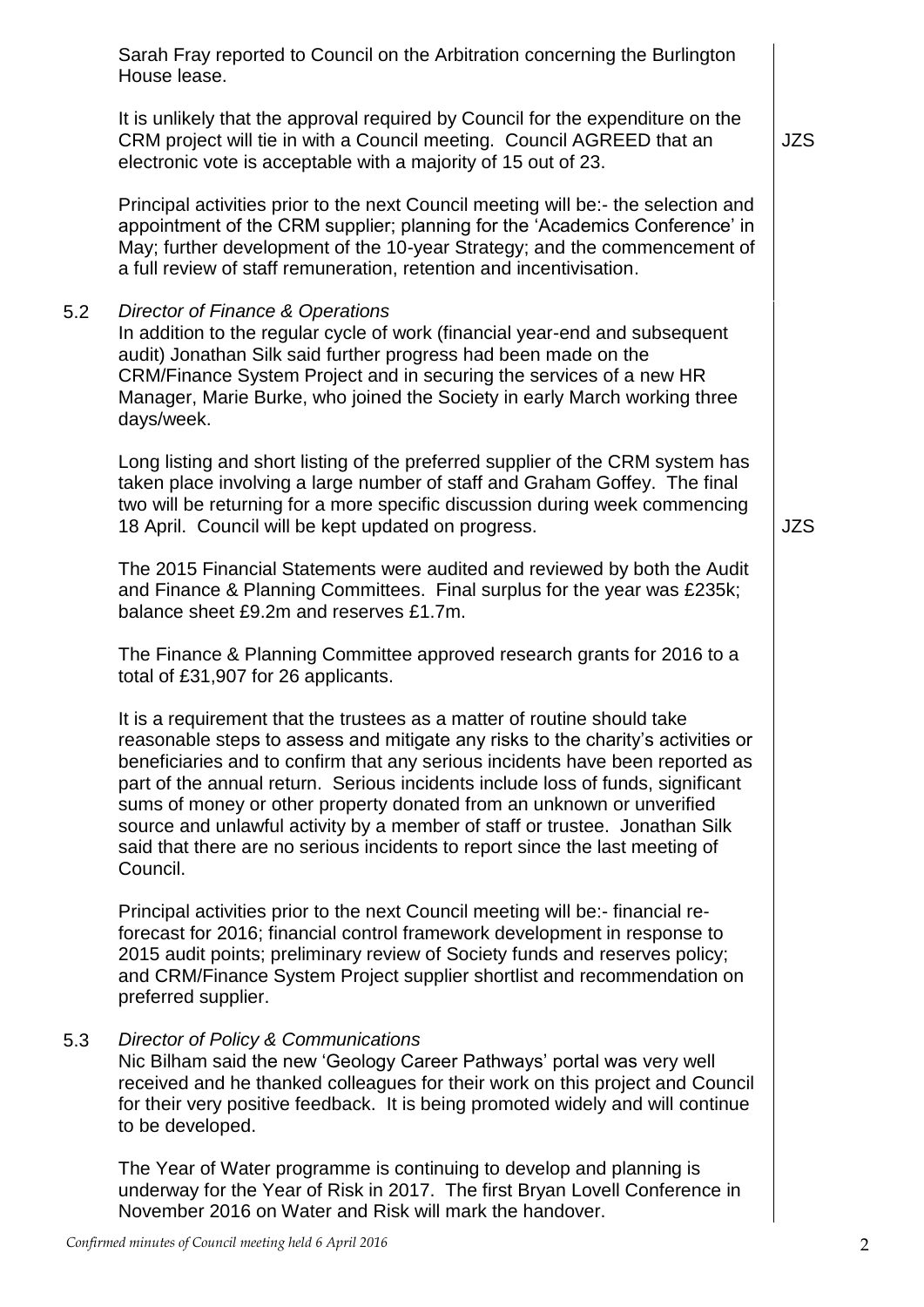|     | The one-day conference in Cardiff on 21 March on Land Contamination was<br>attended by over 120 delegates and was very well received. One of the<br>objectives was to test thinking about a new Contaminated Land Specialist<br>Group. This will be discussed by Science Committee in May and, if<br>appropriate, a recommendation will be brought to June Council.                                                                                                                                                                 | <b>NB</b> |
|-----|-------------------------------------------------------------------------------------------------------------------------------------------------------------------------------------------------------------------------------------------------------------------------------------------------------------------------------------------------------------------------------------------------------------------------------------------------------------------------------------------------------------------------------------|-----------|
|     | The Society responded to several consultations and inquiries. These included<br>the Stern Review of the Research Excellence Framework (REF) which was a<br>joint response with University Geoscience UK. This is a potentially major<br>change but no responses to the Society from the academics on Council with<br>all input coming from University Geoscience UK. Nigel Cassidy said that he<br>responded through his department so there is a lesson to be learnt about how<br>the Society handles joint responses.             | <b>NB</b> |
|     | The IT team continued to work hard to reinstate services affected by<br>suspension of MyGSL on the website by implementing 'work arounds'.<br>MyGSL will not be re-opened unless the team is satisfied the solution will<br>work.                                                                                                                                                                                                                                                                                                   |           |
|     | Principal activities prior to the next Council meeting:- continued development<br>of the 10-year strategy; events and outreach activities associated with the<br>Year of Water; planning for the Year of Risk; planning for the 'town hall'<br>meeting on 12 May with geoscientists in academia on attractors and barriers<br>to Society membership; planning for a GSL/UGUK/BGS/NERC workshop on<br>future priorities for geoscience research; and planning for GSL activities at<br>EGU in April and the IGC in August/September. |           |
| 5.4 | Director of Publishing, Library & Information Services<br>Neal Marriott said work and progress on priority issues are underway and in<br>hand at both the Publishing House and the Library. Subscriptions, the key<br>source of income, are on track.                                                                                                                                                                                                                                                                               |           |
|     | The contract for the development of the upgraded Lyell Collection platform<br>was signed. Two new online services for the Lyell Collection were launched:-<br>GSL Collections feature thematic sets of papers drawn from across book and<br>journal content and promote topics of particular interest; and GSL content is<br>being indexed by the discovery service, ReadCube, to enhance visibility and<br>discoverability.                                                                                                        |           |
|     | Book commissioning has got off to a strong start in 2016 with seven titles<br>approved and a further six proposals in review.                                                                                                                                                                                                                                                                                                                                                                                                       |           |
|     | Meetings were held with GeoScienceWorld and the five other publishers who<br>were the original founders of the organisation with the intention of exploring<br>how best to accommodate increasing levels of open access content.                                                                                                                                                                                                                                                                                                    |           |
|     | Trade subscription renewals for the Lyell Collection, Special Publications and<br>individual journal titles are 13% up on where they were this time in 2015.                                                                                                                                                                                                                                                                                                                                                                        |           |
|     | The appointment in 2015 of Accucoms as our Indian subscription sales agent<br>is showing the first signs of returns with 12 prospects in the pipeline, two Lyell<br>Collection and one Archive sales.                                                                                                                                                                                                                                                                                                                               |           |
|     | The first phase of the Library inventory project is complete and there is now a                                                                                                                                                                                                                                                                                                                                                                                                                                                     |           |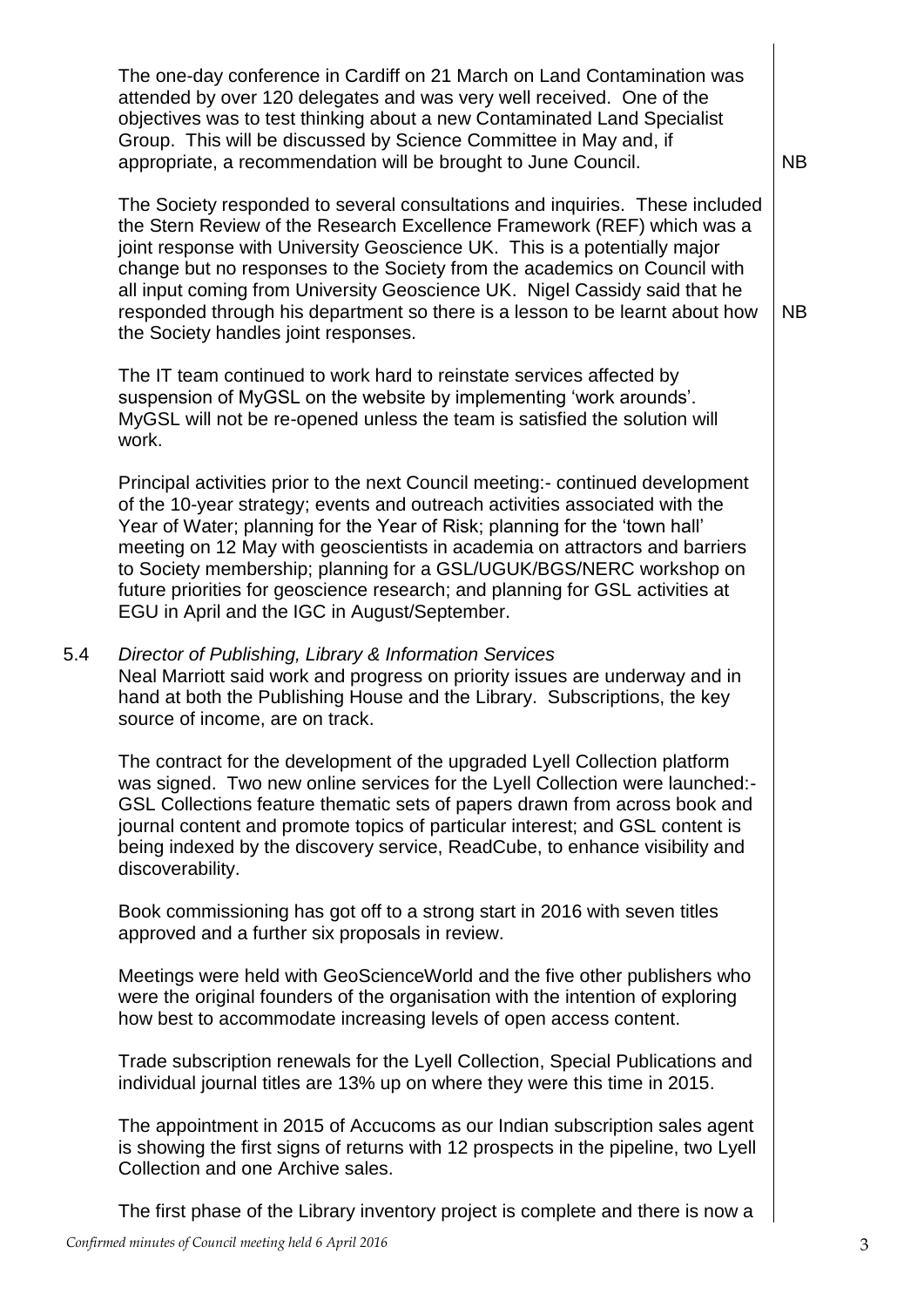complete record of all Library collections stored in the Lower Library and gallery, basement journal store, the work room off the Main Library first floor gallery and Lyell Room. Fabienne Michaud, Library & Information Services Manager, is working on a document to complete the work to catalogue the entire Library content. Duplicates will be sold.

The Dan McKenzie Plate Tectonics Archive is largely catalogued and ready for digitisation.

Whilst there has been success in securing subscription renewals amongst our corporate subscribers, one of the key challenges is making new sales which is proving difficult. Anne Davenport, Head of Sales, Marketing & Distribution, continues to work with our contracted sales representatives in key regions around the world.

Principal activities prior to the next Council meeting are:- identify and chase subscribers who have not yet renewed for 2016; continue planning for input to Council work on next 10 year strategy; attend EGU and EAGE international meetings; staff attendance at HighWire annual West Coast meeting in California and also London publishers and User Group meetings; further planning for the development of the Plate Tectonics Archive website; and scoping the remaining work required to complete the Library inventory project.

### 6. PRESIDENT'S BUSINESS

#### 6.1 *Result of ballot for Council*

David Manning reported the results of the advisory ballot conducted by Electoral Reform Services. 1718 votes were cast for the seven vacancies on Council. This compared with 982 votes in 2015. There were no invalid votes. Candidates will be informed of the outcome following Council. The names of the successful will go forward for formal election at the AGM on 8 June. David Manning thanked all those willing to stand for Council.

#### 6.2 *Report on Officers Meeting*

David Manning said the matters discussed were staff-related, the result of the Council advisory ballot and also the SORP procedures for accounts declarations.

## 7. HEALTH AND SAFETY (CM/14/16)

Council NOTED that there was one reported incident at Burlington House when a member of staff sustained a minor burn from which he has fully recovered. There were no incidents at the Publishing House since the last report to Council in February.

#### 8. REPORT OF THE AUDIT COMMITTEE

Chris Bulley gave his report on behalf of the Audit Committee. The Committee met with the Society's auditors and staff on 18 March and formally recommend that Council accept the 2015 Audited Accounts.

The auditors highlighted one significant deficiency related to the implementation and consistency of financial controls which is largely a legacy of the inadequate systems that have been used and are still currently in use.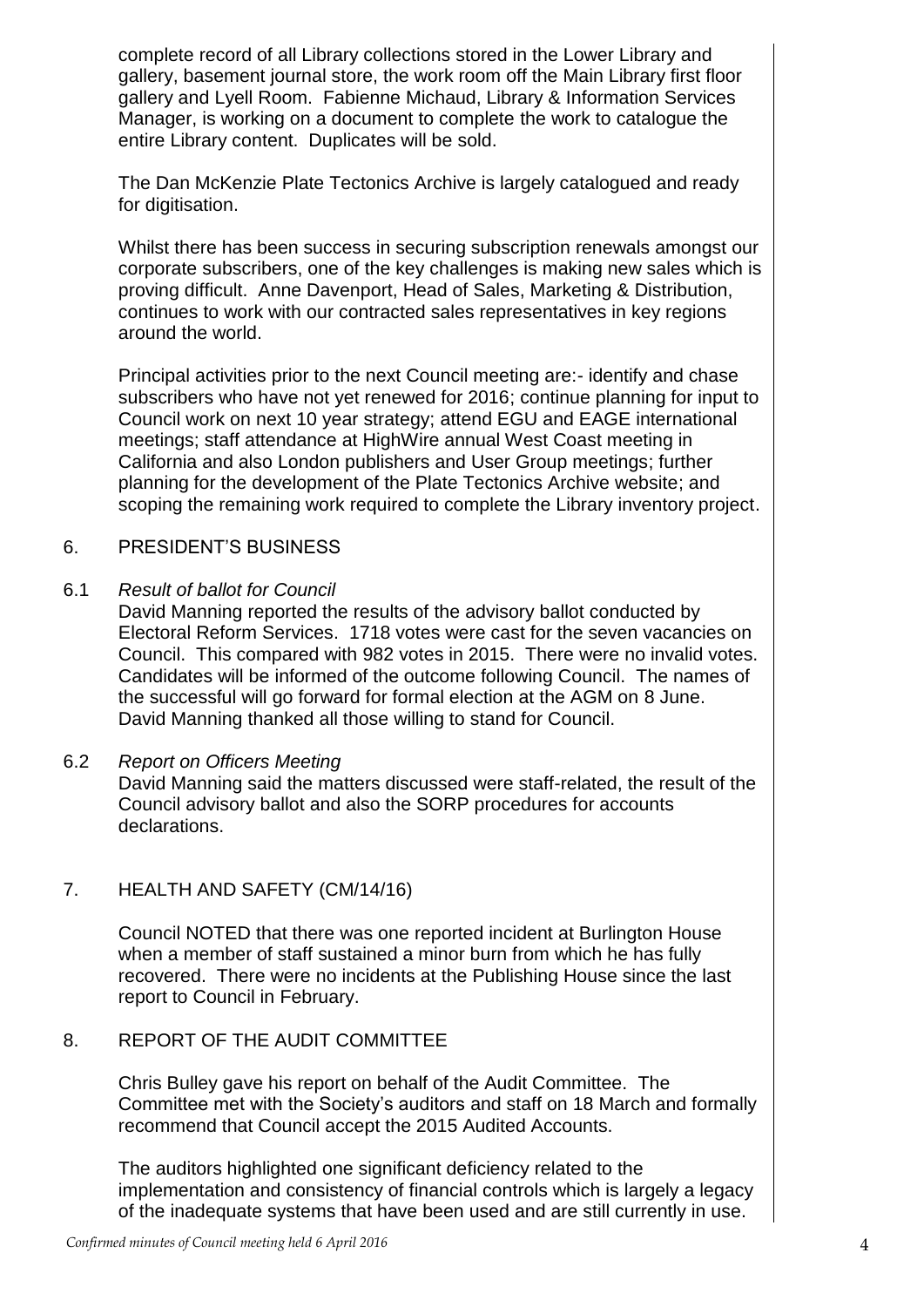Jonathan Silk has undertaken to produce a plan to rectify the issues as soon as possible. The auditors further recommended, which the committee endorsed, that if the finance department did not have the resources to implement the plan then additional capacity should be made available.

The other main items of discussion were:-

- Heritage Assets the accounting treatment of library assets has been formally changed. The Heritage Asset value in the 2014 balance sheet has now restated from £14,914,820 to £1,003,028
- Accounts have been audited in compliance with new regulations (2015) SORP).
- Accounting Procedures and Controls.
- Review of provision of audit services was due this year but it was agreed by the Committee to revisit this when the new CRM and Finance system is in place and operational.
- Banking arrangements.
- Update on the Burlington House lease and potential implications.
- Review of the Society's risk register.

## 9. 2015 AUDITED ACCOUNTS (CM/15/16)

Andrew Stickland, Audit Partner at BDO, attended for this discussion and the previous.

Jonathan Silk said the Accounts had been considered by the Finance & Planning Committee, and the Audit Committee who recommend acceptance. The Society returned a surplus of £235k.

The Geological Trading Company made a small loss and there is a requirement that the Society provides a letter of financial support.

Andrew Stickland said he was able to sign an unqualified audit report. There were a number of unadjusted items amounting to about £3k but nothing to give concern. There is an urgent need to address a deficiency in internal controls and the management letter contains a 'red area'. He is aware that there are plans in place to address this.

Council formally APPROVED:-

- i. the Report and Financial Statements for the year ended 31 December 2015 which were signed by the President and Treasurer; and
- ii. the letter of support for Geological Trading Limited which will be signed by Sarah Fray on behalf of the Society.

## 10. FELLOWSHIP FEES FOR 2017 (CM/16/16)

Council agreed in April 2015 that Fellowship fee increases would be linked to the rate of Consumer Price Inflation (CPI) as measured in February of each year. The CPI figure for February 2016 was 0.3%.

If the CPI increase is applied, total Fellowship fee income for 2017 is forecast to be £1,730k, if it is not applied the fee income is forecast to be £1,725k.

The Finance & Planning Committee considered the effects of applying this

JZS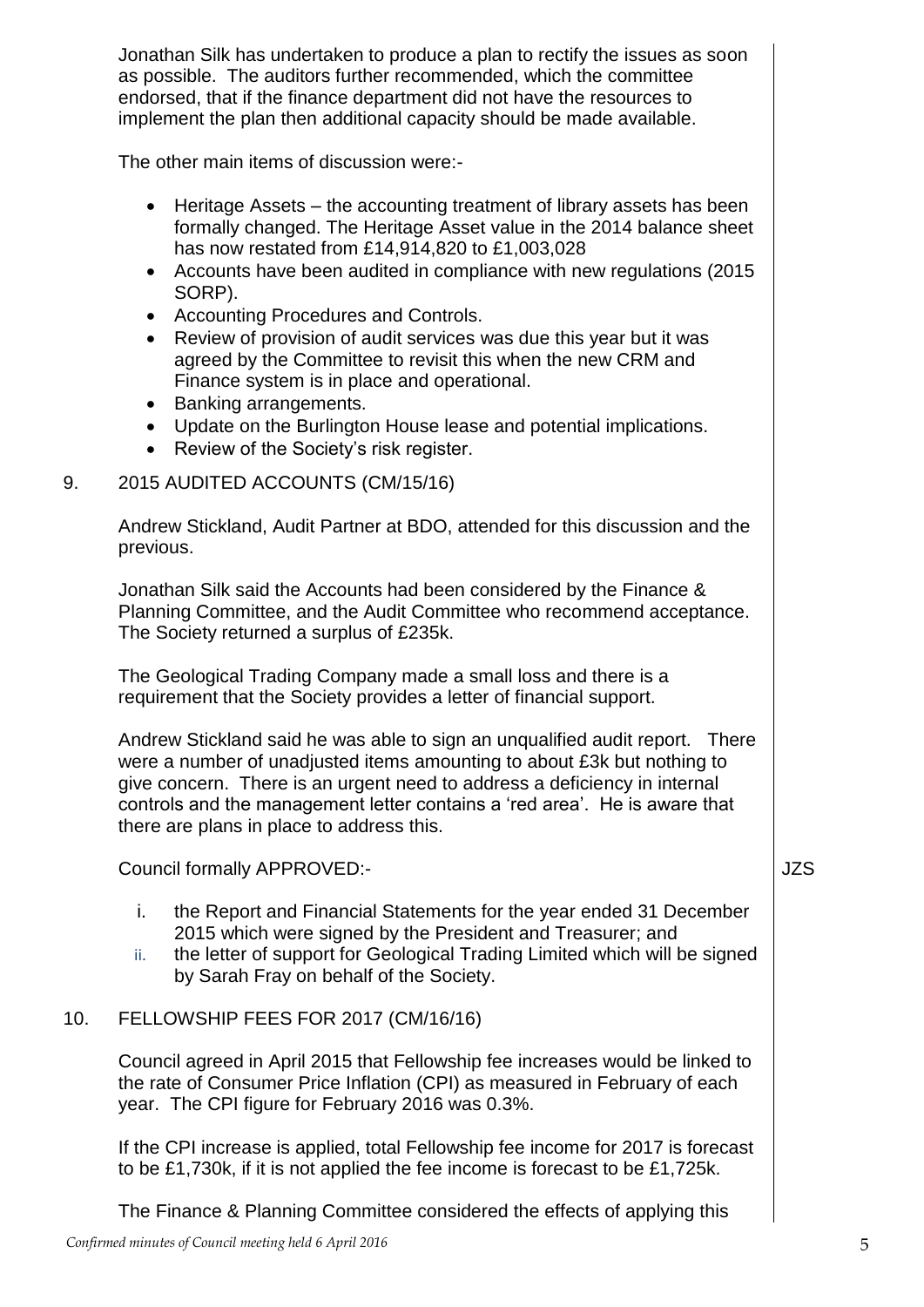|      | formula. On the basis that the total increase provided by the agreed formula is<br>minimal, that even a small rise would be unwelcome to those Fellows affected<br>by economic downturn in the extractive industries, and that in future years it<br>may be necessary to increase fees above the rate provided by this formula,<br>the recommendation of the Committee is that Fellowship fees remain at the<br>same levels as for 2016. |            |
|------|------------------------------------------------------------------------------------------------------------------------------------------------------------------------------------------------------------------------------------------------------------------------------------------------------------------------------------------------------------------------------------------------------------------------------------------|------------|
|      | Tricia Henton said it took a long time to get to the stage of using CPI as the<br>formula and she would not want to lose that momentum.                                                                                                                                                                                                                                                                                                  |            |
|      | Council APPROVED the proposal not to increase Fellowship fees for 2017.<br>The proposal will be published in May Geoscientist and go forward for<br>adoption at the Annual General Meeting on 8 June.                                                                                                                                                                                                                                    | <b>JZS</b> |
| 11   | REPORTS OF THE STANDING COMMITTEES (CM/17/16)                                                                                                                                                                                                                                                                                                                                                                                            |            |
|      | The reports of the standing committees were NOTED.                                                                                                                                                                                                                                                                                                                                                                                       |            |
| 12.  | <b>ELECTIONS</b>                                                                                                                                                                                                                                                                                                                                                                                                                         |            |
| 12.1 | Fellowship (CM/18/16)<br>Council AGREED to recommend to the Fellowship that those candidates listed<br>should be elected as Fellows at the OGM on 6 April 2016.                                                                                                                                                                                                                                                                          |            |
| 12.2 | Chartered Geologists (CM/19/16)<br>The applications from Fellows to become Chartered Geologists listed in<br>CM/19/16 had been approved by the Chartership Panel and were AGREED<br>by Council.                                                                                                                                                                                                                                          |            |
| 12.3 | Candidate and Junior Candidate Fellowship (CM/20/16)<br>Council AGREED to elect as Candidate Fellows and Junior Candidate Fellows<br>those applicants listed.                                                                                                                                                                                                                                                                            |            |
|      | 12.4 European Geologists (CM/21/16)<br>Council NOTED the names elected as European Geologists at the 1 April<br>2016 meeting of the EFG.                                                                                                                                                                                                                                                                                                 |            |
| 12.5 | Chartered Scientist (CM/22/16)<br>Council AGREED to elect as Chartered Scientists those applicants listed.                                                                                                                                                                                                                                                                                                                               |            |
| 13.  | ANY OTHER BUSINESS                                                                                                                                                                                                                                                                                                                                                                                                                       |            |
|      | <b>Shale 2016</b><br>Nic Bilham said this conference is being held in Liverpool on 24/25 June 2016<br>as part of the International Festival of Business. It is being organised by<br>Global Event Partners with whom the Society has previously worked.                                                                                                                                                                                  |            |
|      | <b>Retiring members of Council</b><br>David Manning thanked members of Council standing down at the Annual<br>General Meeting on 8 June:-                                                                                                                                                                                                                                                                                                |            |
|      | Natalyn Ala<br>Angela Coe<br>Jim Coppard<br>Jane Dottridge                                                                                                                                                                                                                                                                                                                                                                               |            |